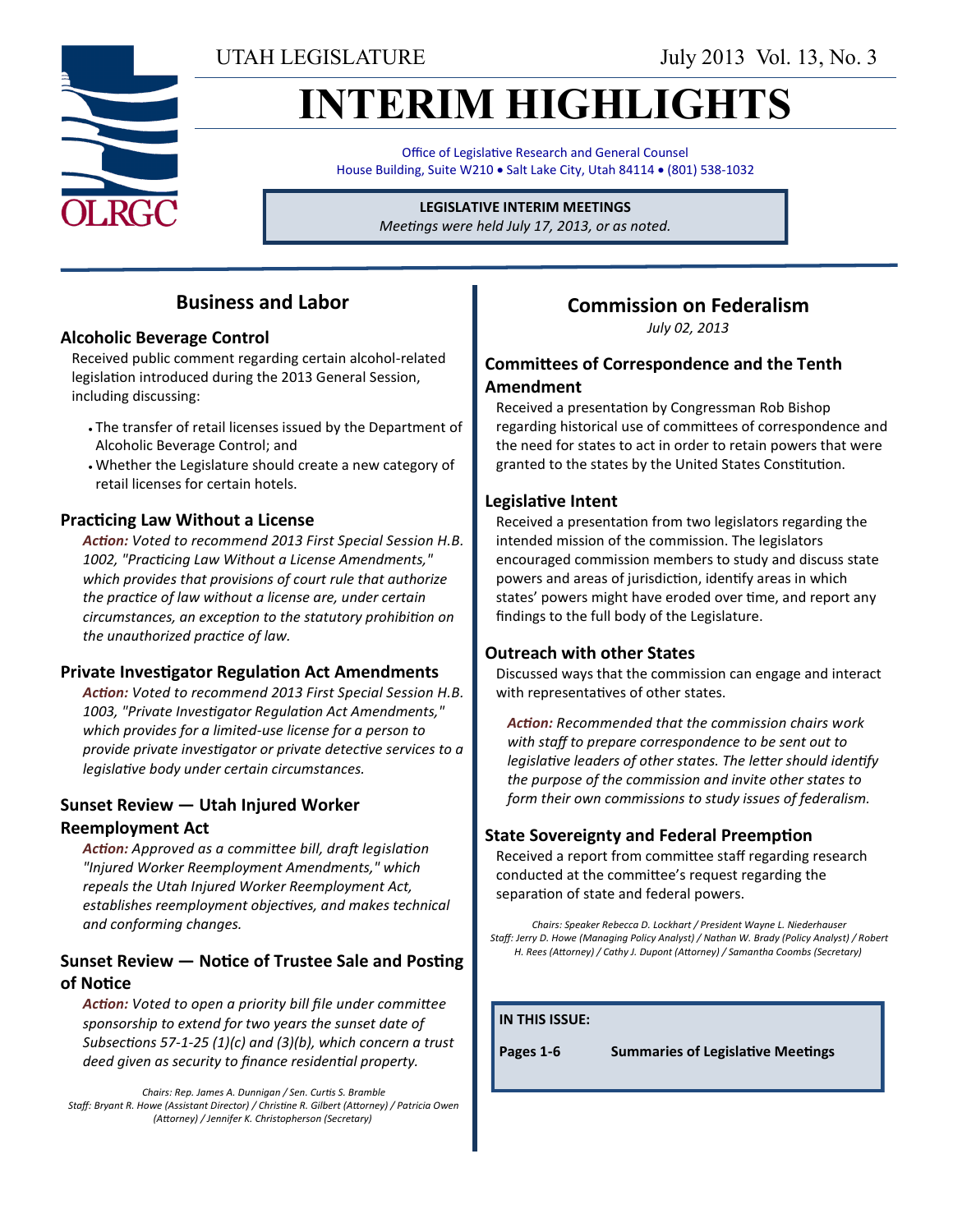## **Economic Development Task Force**

*July 18, 2013* 

### **Economic Development Considerations**

Received presentations from the Office of the Legislative Fiscal Analyst on Utah's economy. The presentations included information on the strengths and weaknesses of current economic development and economic issue priorities for future economic growth.

### **Economic Tools and Taxation**

Received presentations from representatives of Sandy City, the Utah League of Cities and Towns, and the Office of Legislative Research and General Counsel on:

- Local government efforts to attract and retain businesses and encourage new investment; and
- Tax structures in Utah and other states.

### **Economic Tools and Taxation Strategies that Advance Manufacturing**

Received presentations from the Utah Manufacturers Association, a tax attorney in private practice, and the Utah Taxpayers Association on the impact of corporate income tax and sales tax on manufacturing inputs. The presentation highlighted issues of taxation policy for the manufacturing industry and included a discussion of exemptions and incentives to help develop manufacturing in the state.

*Chairs: Rep. Brad R. Wilson / Sen. Stuart C. Reid Staff: Benjamin N. Christensen (Policy Analyst) / Peter Asplund (Attorney) / Jennifer K. Christopherson (Secretary)* 

### **Economic Development and Workforce Services**

### **Preparing Utah's Future Workforce**

Received presentations from several Utah businesses and the Governor's Office of Economic Development on workforce needs and ideas for the training of Utah's future workforce. Presenters explained that a workforce that is well educated, well prepared, and available to meet the challenges of the job market is vital to the economic success of Utah businesses.

In order to assist current and future job growth for businesses, the state needs:

- Good schools and housing for employees' families;
- Workers trained in science, math, and engineering;
- Technically trained workers; and
- Workers with creative skills.

*Chairs: Rep. Rebecca P. Edwards / Sen. Aaron Osmond Staff: Benjamin N. Christensen (Policy Analyst) / Peter Asplund (Attorney) / Debra Hale (Secretary)* 

### PAGE 2 UTAH LEGISLATURE • July 2013

### **Education**

#### **Teachers' Perspective and Input**

Convened a panel of ten teachers to describe their challenges, the elements that contribute to high student achievement, and what the Legislature can do to promote student learning. The teachers requested that the Legislature:

- . Involve teachers in developing policy and programs;
- Reduce class size;
- . Invest in professional development for teachers;
- Extend the school day or year for students who need more time to learn;
- Provide a livable wage to attract good teachers;
- Adopt a long-range plan and allow time to implement it, rather than quickly changing policies and programs;
- Not tie teachers' salaries to student achievement, due to teachers' limited control over student achievement;
- Reduce the time spent administering standardized tests; and
- Not dictate solutions, but hold schools and teachers accountable for results.

#### **Public Education System Goals and Objectives**

Received a presentation from the State Board of Education on goals for the public education system, strategies for achieving these goals, and resources needed to achieve them. The public education system goals include striving to ensure:

- 90% of students in grades 3, 6, and 8 attain proficiency in reading and math;
- 90% of students take the ACT; and
- 90% of students graduate from high school and are prepared for college or a career.

Resources needed to achieve these goals include money for professional development, collaboration time for teachers, targeted interventions for nonproficient students, and school counselors.

*Chairs: Rep. Francis D. Gibson / Sen. Stuart C. Reid Staff: Allison M. Nicholson (Policy Analyst) / Constance C. Steffen (Policy Analyst) / Angela Oakes Stallings (Attorney) / Debra Hale (Secretary)*

### **Education Task Force**

*June 26, 2013*

### **Alignment of Public and Higher Education with Economic Development Goals and Workforce Needs**

Received presentations from the Utah Department of Workforce Services and the Georgetown University Center on Education and the Workforce on methods of forecasting the number and types of occupations needed in the workforce, and the educational demands corresponding to those occupations. Due to the differences in methods for estimating educational demand, estimates of the percentage of the United States workforce that will require postsecondary education in 2020 varies from 31% to 65%.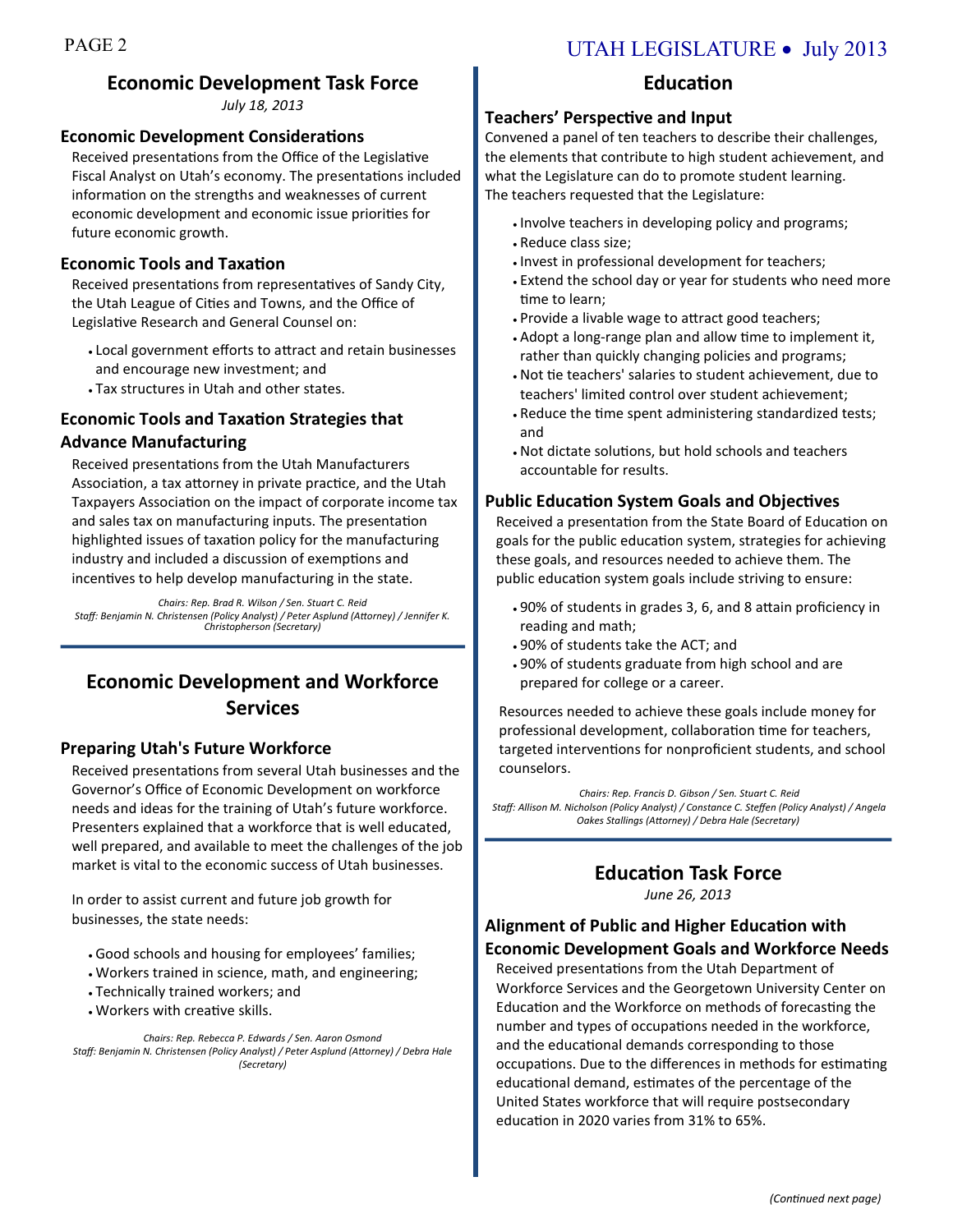### **Overview of Education Data**

Received a presentation from committee staff indicating how Utah students may potentially perform on internationally administered tests of reading, math, or science achievement.

#### **Perspectives on Student Achievement**

Received comments from education stakeholders on the key elements contributing to high student achievement and how to design an education system that promotes or enhances those elements.

### **State Education Funding Effort and Student Achievement in Utah and Peer States**

### Received a report from the Utah Foundation on its studies on Utah student achievement compared to student achievement of peer states and Utah's public education funding effort. Utah's rank among states with similar demographic characteristics has trended downward since 1992. The state's funding effort, as measured by public education revenues per \$1,000 of personal income, has also declined since 1992.

*Chairs: Speaker Rebecca D. Lockhart / President Wayne L. Niederhauser Staff: Allison M. Nicholson (Policy Analyst) / Constance C. Steffen (Policy Analyst) / Angela Oakes Stallings (Attorney) / Debra Hale (Secretary)*

### **Federal Funds Commission**

*July 16, 2013*

#### **Committee Business**

*Action: Approved a motion to create:*

 *Informal working groups to work with community stakeholders to examine the potential loss of federal funds related to education, health and human services, public safety and corrections, and local government; and A general risk assessment working group.*

### **Natural Resources and Public Lands**

Received a presentation from the Division of Forestry, Fire, and State Lands related to federal and state funding for fighting wildfires. Also received information from commission staff on federal funding for the Payment In Lieu of Taxes program and federal mineral royalty payments.

#### **Risk Management**

Received a presentation from a commission member on how public entities deal with a significant reduction in funding.

*Chair & Vice Chair: Sen. Deidre M. Henderson / Rep. Ken Ivory Staff: Phillip V. Dean (Policy Analyst) / Shannon C. Halverson (Attorney) / Sara J. Thomas (Secretary)*

### **Government Communications Task Force**

*July 11, 2013*

#### **911 Fees in Other States**

Received a presentation from the Utah Communication Agency Networks Executive Committee regarding how other states fund emergency communication services and the amount of any fees assessed.

### **Current and Future Funding Options**

*(Continued next column)*  Discussed funding options and potential cost-sharing methods.

### PAGE 3 INTERIM HIGHLIGHTS • July 2013

#### **Telephone Fees in Utah**

Received a presentation from task force staff explaining the statutory history of and revenue generated by the following four charges that are collected with a telephone bill:

- State 911 fee of \$0.08 per access line;
- Local 911 fee of \$0.61 per access line;
- Telecommunication Relay Service Fund fee of \$0.06 per access line; and
- Utah Poison Control Center Surcharge of \$0.07 per access line.

#### **Salt Lake Metro 911 Study**

Received a presentation from the Ogden City Fire Department on the April 2012 Salt Lake Metro 911 Assessment and Feasibility Study.

*Chairs: Rep. Brad L. Dee / Sen. Wayne A. Harper Staff: Joseph T. Wade (Policy Analyst) / Victoria Ashby (Attorney) / Tracey Fredman (Secretary)*

### **Government Operations**

#### **Campaign Contribution Limitations**

Received a presentation from two legislators regarding campaign contribution limitations.

#### **Free Market and Public Services**

Received a presentation from a legislator on how to allow the free market to play a more significant role in providing public services.

#### **Free Market Protection and Privatization Board**

Received a report from the Free Market Protection and Privatization Board regarding its activities. During 2012, the board did not recommend privatizing any function provided by a government agency.

#### **Government Records Ombudsman**

Received a report from the Government Records Ombudsman regarding the work performed by the ombudsman during FY 2013. Of the 585 public consultations provided by the records ombudsman during FY 2013, 75% were for members of the public, 18% were for representatives of the media, and 7% were for other entities. The records ombudsman provided 515 consultations to government employees responding to requests, of which 42% were for state government entities and 58% were for local government entities.

#### **Legislative Investigative Committee Amendments**

*Action: Voted to recommend 2013 First Special Session H.B. 1001, "Legislative Investigative Committee Amendments."* 

### **State Surplus Property Request for Proposals**

Received a report from the Department of Administrative Services regarding the status of an RFP for administering the state surplus property program as required by 2013 General Session S.B. 68, "State Surplus Property Program Amendments."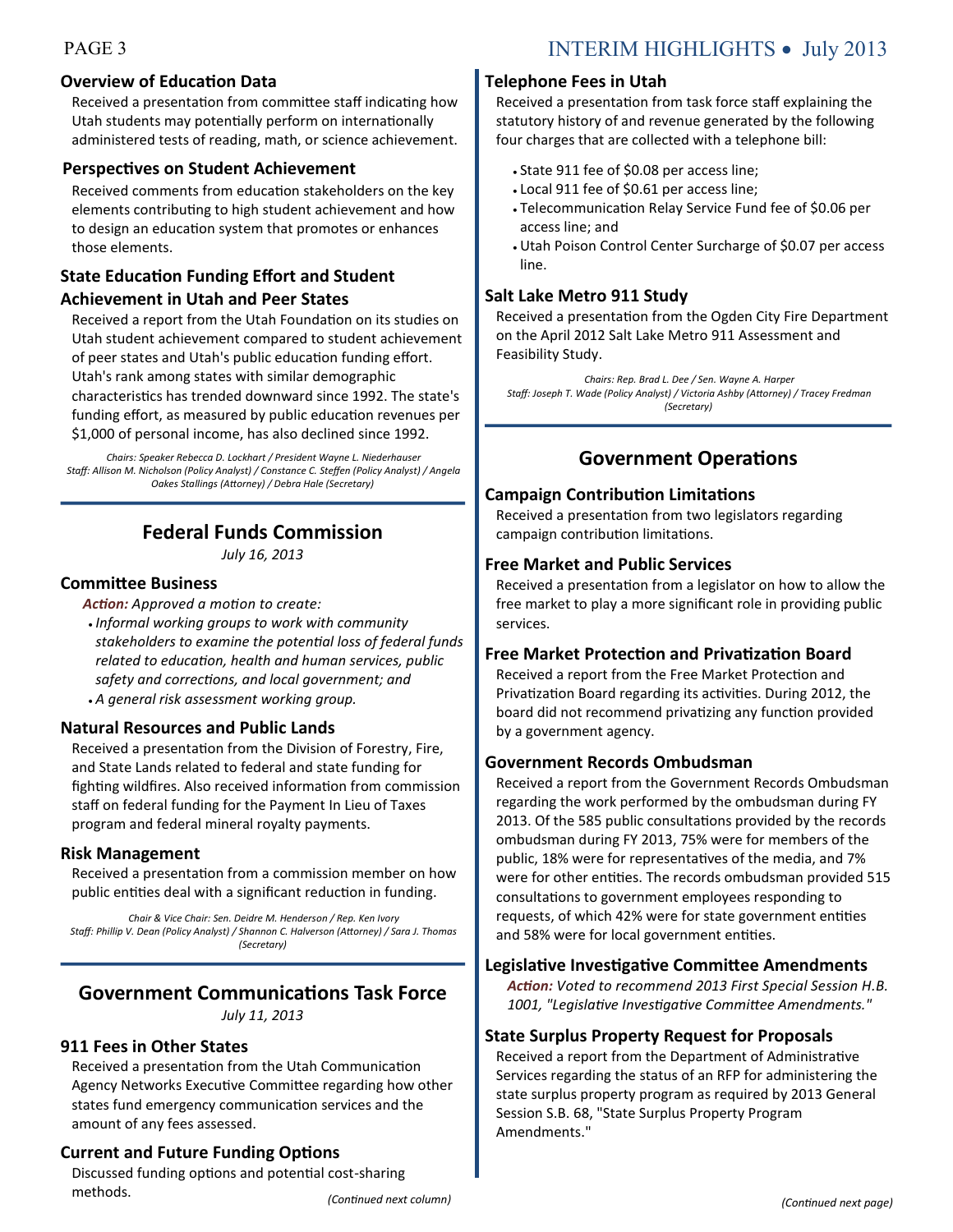### PAGE 4 UTAH LEGISLATURE • July 2013

Bidding for the contract opened on June 28 and will end on July 29.

*Chairs: Rep. Jack R. Draxler / Sen. Margaret Dayton Staff: Leif G. Elder (Policy Analyst) / Thomas R. Vaughn (Attorney) / Anna M. Allen (Secretary)*

### **Health and Human Services**

### **Alzheimer's Disease**

Considered a proposal by Alzheimer's advocates to enact The High Quality Dementia Care Act as a means of implementing portions of the Utah State Plan for Alzheimer's Disease and Related Dementias that was adopted by the Legislature in 2012.

The act calls for three annual state appropriations of \$400,000 to improve the availability of treatment services for persons with Alzheimer's disease, including by means of telemedicine in southwest Utah.

### **Medicaid Preferred Drug List**

Received a report from the Utah Department of Health on the operation of the state's Medicaid preferred drug list, including how manufacturer rebates are calculated and why brand-name drugs that appear to be more expensive than generics are sometimes actually lower in cost.

Discussed whether the exception to prohibiting the placement of psychotropic drugs on the preferred drug list should be expanded to allow placement of additional psychotropic medications on the list.

### **Sunset Review — Utah Health Care Compact**

*Action: Voted to recommend that Utah Code Section 63M-1-2507, Health Care Compact, be reauthorized for five years.*

*Chairs: Rep. Paul Ray / Sen. Evan J. Vickers Staff: Mark D. Andrews (Policy Analyst) / Cathy J. Dupont (Attorney) / Lee A. Killian (Attorney) / Lori R. Rammell (Secretarial Supervisor)*

### **Judiciary**

### **Court Fees for Political Subdivisons**

Received a presentation from a legislator on draft legislation "Court Fees for Political Subdivisions," which would provide for an agency or political subdivision to pay a defendant's court costs if a defendant prevails on an appeal for violation of an ordinance.

### **Sunset Review — Guardian ad Litem in District Court Cases**

Received a presentation from the Office of the Guardian ad Litem on Utah Code Section 78A-2-227.1, "Appointment of attorney guardian ad litem in district court matters," which is scheduled to sunset on July 1, 2014.

Discussed options for the Office of the Guardian ad Litem involving district court cases related to protective orders, child abuse, child sexual abuse, and neglect.

### **Sunset Reviews — Residential Tenants**

Received a presentation from the Utah Housing Coalition on two sunset provisions related to foreclosure notice to tenants and protecting tenants in residential rental properties during foreclosure.

*Action: Voted to remove the sunset provision in Utah Code Subsection 78B-6-802(1)(i), "Unlawful detainer by tenant for a term less than life" and Utah Code Section 78B-6-901.5, "Notice to tenant on residential property to be foreclosed."*

*Chairs: Rep. Kay L. McIff / Sen. Mark B. Madsen Staff: Chelsea B. Lloyd (Policy Analyst) / Esther Chelsea-McCarty (Attorney) / Jennifer K. Christopherson (Secretary)*

### **Law Enforcement and Criminal Justice**

### **Enacted Felonies and Enhancements on Existing Punishments**

Received a report from the Sentencing Commission regarding felonies and enhancements on existing punishments that have been enacted over the past five years. According to Sentencing Commission staff, the Legislature enacted 19 new felonies or enhancements to existing felonies and repealed one felony as part of the 2013 General Session. The estimated cumulative fiscal impact of these new penalties was approximately \$459,000 per year.

*Chairs: Rep. Curtis Oda / Sen. Todd Weiler Staff: Nathan W. Brady (Policy Analyst) / Susan Creager Allred (Attorney) / Lori R. Rammell (Secretarial Supervisor)*

### **Legislative Management Committee**

*July 16, 2013*

*Motion: Approved "Legislative Management Committee Policy on Legislative Procurement," as prepared by staff, which establishes rules governing legislative procurement.*

*Chair & Vice Chair: President Wayne L. Niederhauser / Speaker Rebecca D. Lockhart Staff: Michael E. Christensen (Director) / John L. Fellows (General Counsel) / Phalin L. Flowers (Administrative Assistant)* 

### **Natural Resources, Agriculture, and Environment**

#### **Energy Producer States' Agreement**

Received a report from a legislator on Utah's involvement in the Energy Producer States' Coalition and the efforts of the coalition to establish an energy production agreement.

### **Humane Treatment, Slaughter, and Disposal of Domestic Horses**

Received a report from the state veterinarian on the history of domestic horse slaughter facilities in the United States. The committee discussed the cost, environmental impact, and difficulty of humanely disposing of old or sick horses.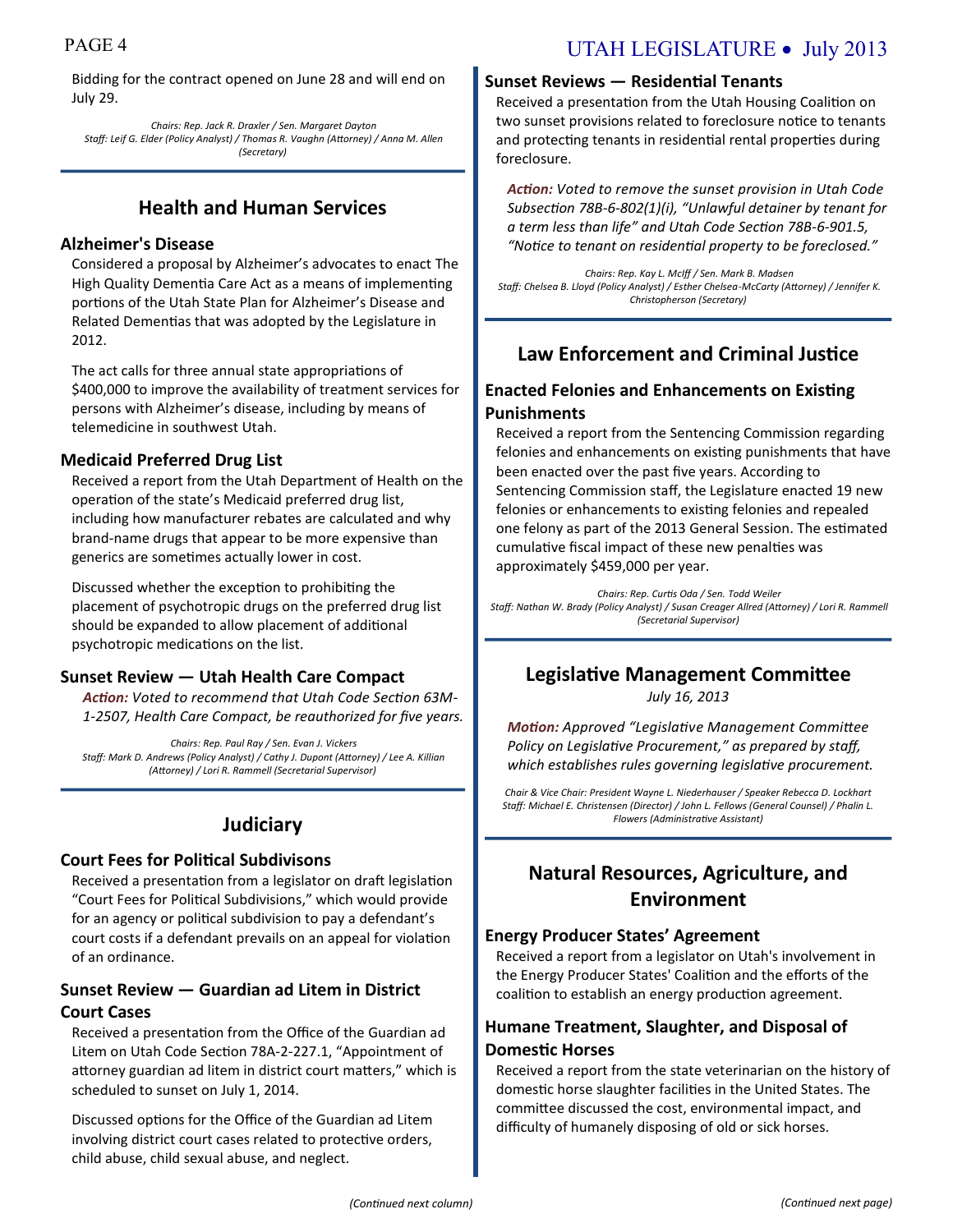### **Sunset Review — Air Conservation Act**

Received a report from the Division of Air Quality on the need for Utah's Air Conservation Act.

*Action: Recommended that Title 19, Chapter 2, Air Conservation Act, be reauthorized for five years.*

*Chairs: Rep. Michael E. Noel / Sen. Scott K. Jenkins Staff: J Brian Allred (Policy Analyst) / RuthAnne Frost (Attorney) / Anna M. Allen (Secretary)*

### **Political Subdivisions**

### **Eminent Domain — Licensed Agents**

Received a report from a study group of parties interested in eminent domain issues. The group was facilitated by the state property ombudsman under the direction of the study sponsor.

The group met twice and discussed the issue of whether a party initiating a condemnation proceeding should be required to hold a real estate license. The study sponsor reported the group's recommendations to the committee.

#### **Eminent Domain**

Received a brief overview from the state property ombudsman on eminent domain process and requirements.

#### **Law Enforcement Modifications**

*Action: Voted to recommend 2013 First Special Session H.B. 1004, "Law Enforcement Modifications," regarding federal and state agencies.*

#### **Vacating a Plat**

Discussed issues relating to when a plat should be vacated as opposed to being amended.

### **Wasatch Choice for 2040**

Received a presentation from the Davis County Commissioners and the Wasatch Front Regional Council on the Wasatch Choice for 2040's vision for growth and development along the Wasatch Front.

*Chairs: Rep. R. Curt Webb / Sen. Daniel W. Thatcher Staff: Joseph T. Wade (Policy Analyst) / Victoria Ashby (Attorney) / Samantha Coombs (Secretary)*

### **Public Utilities and Technology**

### **Natural Gas Station Infrastructure**

Received an update from the Public Service Commission on developing a natural gas station infrastructure across the state.

#### **Extension of Natural Gas Lines**

Received an update from the sponsor of 2013 General Session S.B. 202, "Extension of Natural Gas Lines," about the negotiation process between Emery and Millard Counties and Questar Gas for extending natural gas lines in rural Utah. A Millard County commissioner and the county's economic development director also addressed the issue, outlining funding process proposals.

## PAGE 5 INTERIM HIGHLIGHTS • July 2013

Questar Gas presented the company's position on the process and identified certain changes, such as 50/50 funding by developers, that are key to making the gas extension financially viable.

### **Interstate Transmission Lines**

Received presentations from TransWest and Zephyr about the construction of interstate high-voltage transmission lines from Wyoming to Nevada, through Utah. These are 3000KV lines, with both AC and DC currents.

Utah may benefit from these transmission lines in the following ways:

- Centrally assessed property taxes;
- Construction jobs; and
- Ongoing maintenance of approximately 435 miles of highvoltage lines that will be constructed across Utah by 2017.

### **Rural Telephone Company Competitiveness**

Received presentations from the Utah Rural Telecom Association, independent rural telephone companies, and the Public Service Commission about federal and state universal service funds and the continued viability of rural telephone companies.

The presentations emphasized how the change in the way federal and state universal service funds are allocated will affect the ability of rural telephone companies to continue to provide services at competitive rates. The reallocation of universal service funds centers around broadening the use of funds to include the provision of broadband services.

*Chairs: Rep. Roger E. Barrus / Sen. David P. Hinkins Staff: Richard C. North (Policy Analyst) / Rebecca L. Rockwell (Attorney) / Tracey Fredman (Secretary)*

### **Revenue and Taxation**

### **Tax Commissioner Qualifications**

Discussed the current qualifications for state tax commissioners and a proposal to change those requirements, including a constitutional amendment to remove the partisan makeup of the commission.

*Chairs: Rep. Ryan D. Wilcox / Sen. Deidre M. Henderson Staff: Bryant R. Howe (Assistant Director) / Phillip V. Dean (Policy Analyst) / Rebecca L. Rockwell (Attorney) / Samantha Coombs (Secretary)*

### **Senate Judicial Confirmation Committee**

*July 12, 2013*

The committee met on July 12, 2013, and recommended to the full body of the Senate the confirmation of Paul B. Parker as a judge for the Third District Court.

The Senate met on July 17, 2013, and confirmed Mr. Parker.

*Chair: Sen. Scott K. Jenkins Staff: Michael E. Christensen (Director) / Susan Creager Allred (Associate General Counsel) / Jennifer Christopherson (Legislative Secretary)*